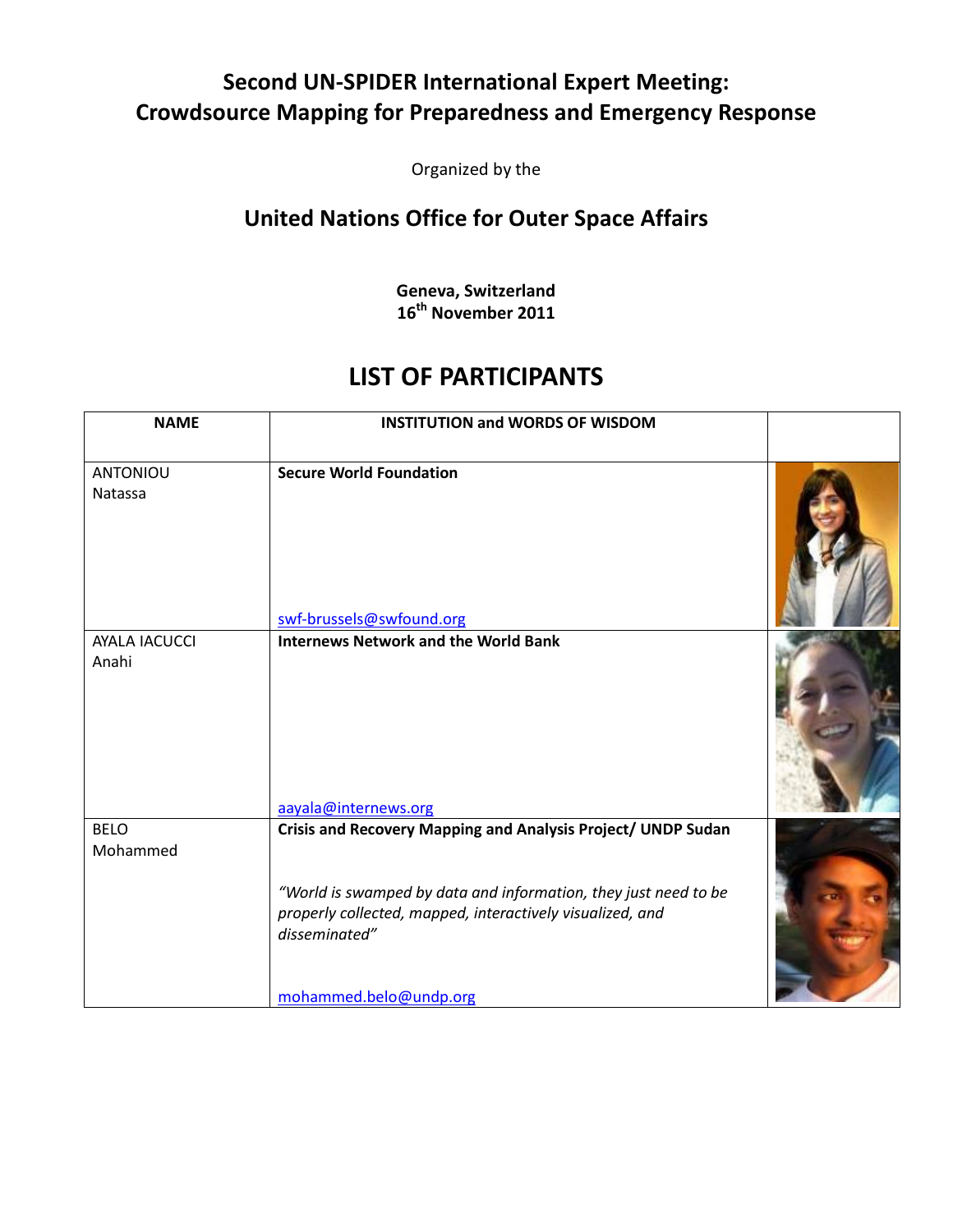| <b>BIGGS</b><br>Timothie  | NYC Office of Emergency Management<br>tbiggs@oem.nyc.gov                                                                                                                                                           |  |
|---------------------------|--------------------------------------------------------------------------------------------------------------------------------------------------------------------------------------------------------------------|--|
| <b>BLEVINS</b>            | <b>USAID/OFDA</b>                                                                                                                                                                                                  |  |
| Chad                      | "Technology has advanced information flows to unprecedented<br>levels, its time we utilize information creatively to help manage all<br>phases of a disaster."<br>cblevins@usaid.gov                               |  |
|                           |                                                                                                                                                                                                                    |  |
| <b>BURQ</b><br>Shoaib     | <b>SpacialDB/Nomad Labs</b><br>"When faced with suffering, everyone wants to be a humanitarian,<br>let them"                                                                                                       |  |
|                           | shoaib.burq@gmail.com                                                                                                                                                                                              |  |
| <b>CAMPBELL</b><br>Joshua | <b>U.S. Department of State</b><br>"Increasing access to high resolution imagery will enable crowd-<br>sourced mapping efforts, and unlock value in all phases of the<br>disaster cycle."<br>campbelljs3@state.gov |  |
| <b>CHAN</b>               | Harvard Humanitarian Initiative                                                                                                                                                                                    |  |
| Jennifer                  | jlc763@gmail.com                                                                                                                                                                                                   |  |
| <b>CHAPMAN</b><br>Kate    | Humanitarian OpenStreetMap Team<br>kate.chapman@hotosm.org                                                                                                                                                         |  |
|                           |                                                                                                                                                                                                                    |  |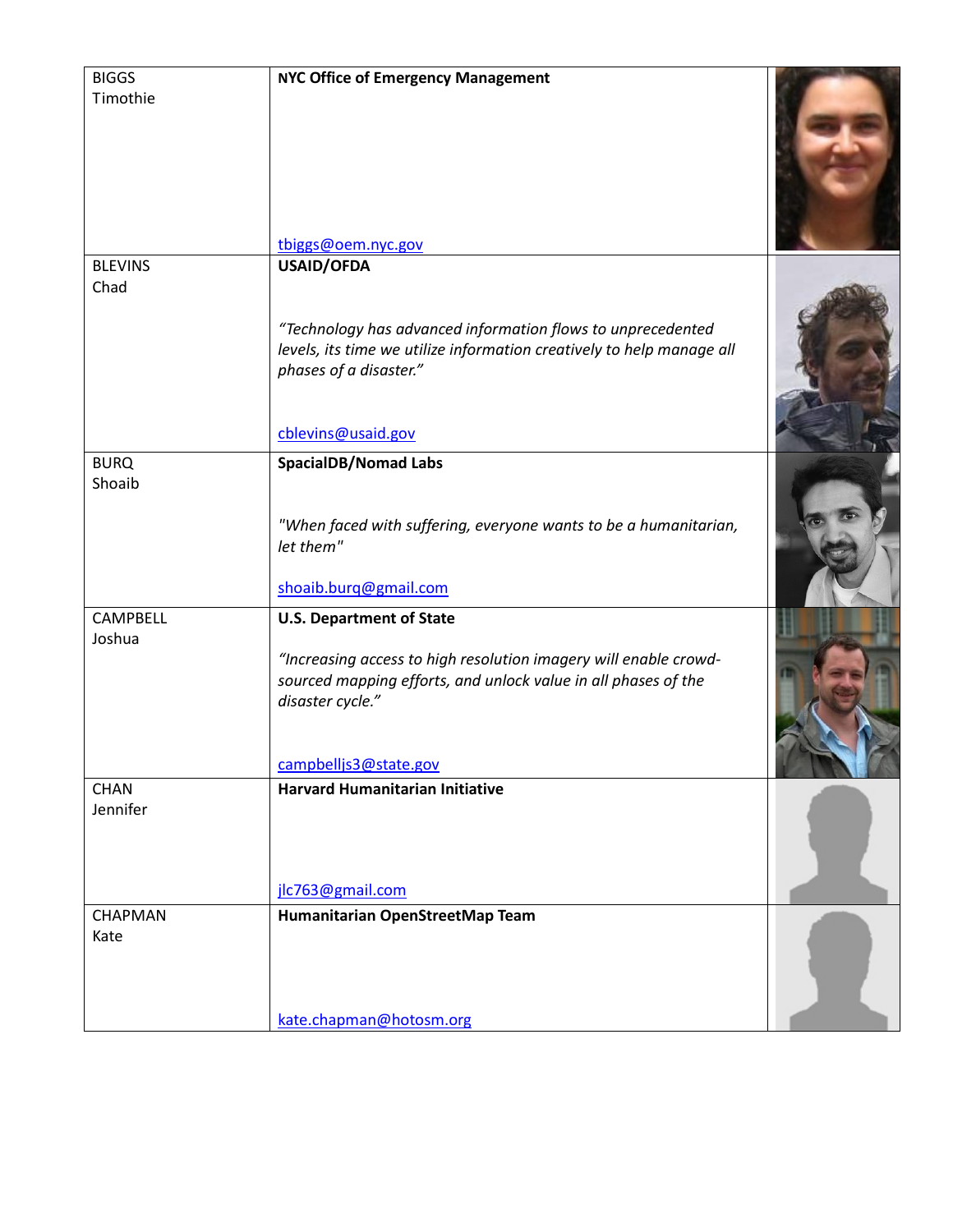| <b>CHAVENT</b>        | Humanitarian OpenStreetMap Team                                                                                                                                                                                                               |  |
|-----------------------|-----------------------------------------------------------------------------------------------------------------------------------------------------------------------------------------------------------------------------------------------|--|
| <b>Nicolas</b>        |                                                                                                                                                                                                                                               |  |
|                       | nicolas.chavent@gmail.com                                                                                                                                                                                                                     |  |
| <b>CHUANG</b>         | <b>ITRI</b>                                                                                                                                                                                                                                   |  |
| Kuo-Yu                | "無為而治(Wu Wei Er Zhi) is to govern by doing nothing"<br>darkensiva@gmail.com                                                                                                                                                                   |  |
| <b>COMNINOS</b>       | <b>Justus-Liebig University, Giessen</b>                                                                                                                                                                                                      |  |
| Alex                  | alex.comninos@gmail.com                                                                                                                                                                                                                       |  |
| <b>CORTES AREVALO</b> | <b>CNR-IRPI</b>                                                                                                                                                                                                                               |  |
| Vivian Juliette       | "A successful emergency planner has not only a high level of training<br>in an appropriate discipline but also the ability to learn rapidly from<br>experience and adapt to the demands of the field". David Alexander<br>vjcortesa@gmail.com |  |
| <b>CROWLEY</b>        | <b>Harvard Humanitarian Initiative</b>                                                                                                                                                                                                        |  |
| John                  | jcrowley@post.harvard.edu                                                                                                                                                                                                                     |  |
| <b>CUNNINGHAM</b>     | <b>Pin Point Alerts Ltd</b>                                                                                                                                                                                                                   |  |
| <b>Brendan</b>        | "Don't ever assume that your technology is fully developed. It is<br>simply at a current stage and there is always room for improvement"<br>brendan@pinpointalerts.com                                                                        |  |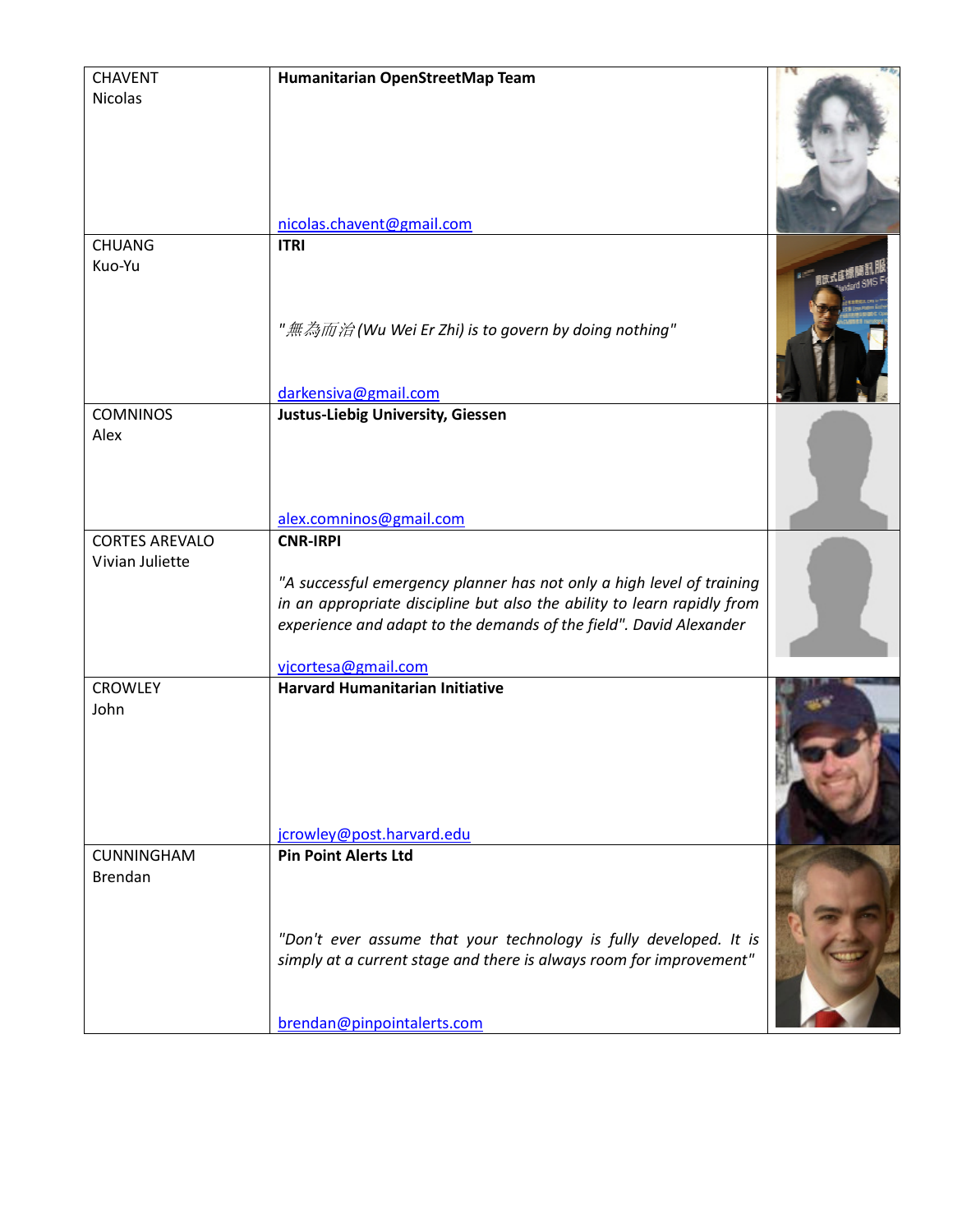| <b>DENNENMOSER</b> | <b>German Red Cross/ Humanity Road</b>                                                                                    |  |
|--------------------|---------------------------------------------------------------------------------------------------------------------------|--|
| Christoph          |                                                                                                                           |  |
|                    |                                                                                                                           |  |
|                    |                                                                                                                           |  |
|                    | "Global support in local disasters - I am very proud, being a part of                                                     |  |
|                    | it."                                                                                                                      |  |
|                    |                                                                                                                           |  |
|                    | christoph@humanityroad.org                                                                                                |  |
| <b>DUTTA</b>       | <b>Mass General Hospital</b>                                                                                              |  |
| Sayon              |                                                                                                                           |  |
|                    |                                                                                                                           |  |
|                    |                                                                                                                           |  |
|                    | sdutta1@partners.org                                                                                                      |  |
| <b>ELHAMI</b>      | <b>GISCorps</b>                                                                                                           |  |
| Shoreh             |                                                                                                                           |  |
|                    |                                                                                                                           |  |
|                    | "Not to use a cliché but small ideas do make a difference; the idea of<br>GISCorps is 10 years old this month (October)!" |  |
|                    |                                                                                                                           |  |
|                    | shoreh.elhami@gmail.com                                                                                                   |  |
| ERLE               | <b>OpenAerialMap</b>                                                                                                      |  |
| Schuyler           |                                                                                                                           |  |
|                    |                                                                                                                           |  |
|                    |                                                                                                                           |  |
|                    | "Give people tools, and let them sort it out for themselves."                                                             |  |
|                    |                                                                                                                           |  |
|                    | schuyler@entropyfree.com                                                                                                  |  |
| <b>FAVA</b>        | <b>COOPI- COOPERAZIONE INTERNAZIONALE</b>                                                                                 |  |
| Paola Rosa         |                                                                                                                           |  |
|                    |                                                                                                                           |  |
|                    | "To provide communities, local institutions and disaster management                                                       |  |
|                    | teams with tools that would really fit their local knowledge and                                                          |  |
|                    | capacity in facing disasters."                                                                                            |  |
|                    | innovation_malawi@coopi.org                                                                                               |  |
| <b>FOSTER</b>      | <b>UNMIL</b>                                                                                                              |  |
| David              |                                                                                                                           |  |
|                    |                                                                                                                           |  |
|                    |                                                                                                                           |  |
|                    | "Know the past. Anticipate the Future. Show the way."                                                                     |  |
|                    |                                                                                                                           |  |
|                    | foster@un.org                                                                                                             |  |
|                    |                                                                                                                           |  |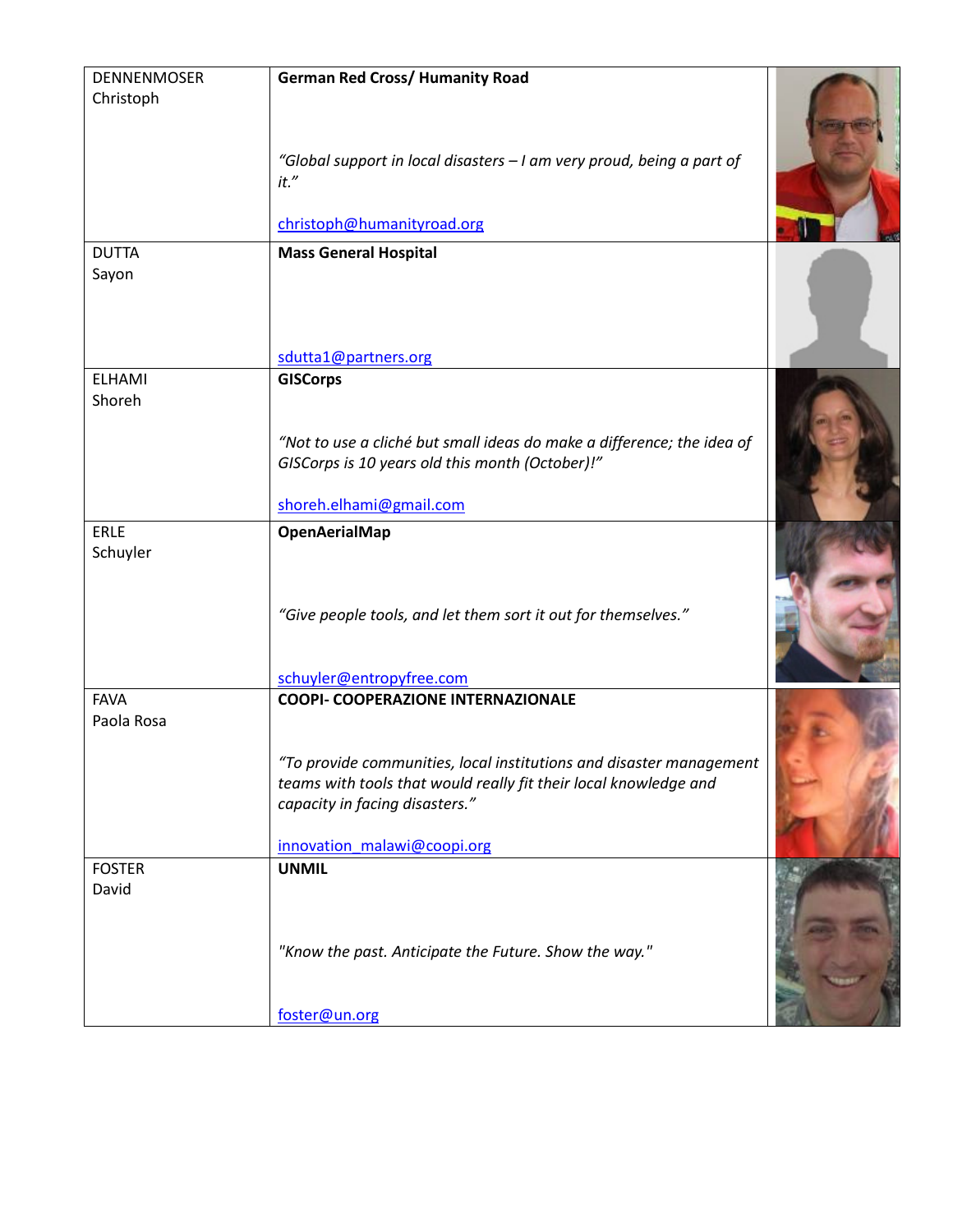| <b>FRISCH</b>             | <b>Nonviolent Peaceforce</b>                                          |  |
|---------------------------|-----------------------------------------------------------------------|--|
| Ann                       |                                                                       |  |
|                           |                                                                       |  |
|                           | "NGOs such as Nonviolent Peaceforce working in areas of conflict are  |  |
|                           | looking for partners at UN SPIDER. Looking to share information in    |  |
|                           | South Sudan, South Caucasus, and Philippines."                        |  |
|                           |                                                                       |  |
|                           | afrisch@nonviolentpeaceforce.org                                      |  |
| <b>GENNAI</b><br>Emanuele | <b>ESRI</b>                                                           |  |
|                           |                                                                       |  |
|                           |                                                                       |  |
|                           |                                                                       |  |
|                           |                                                                       |  |
|                           |                                                                       |  |
|                           | egennai@esri.com                                                      |  |
| <b>GUNASEKERA</b>         | <b>Willis Research Network</b>                                        |  |
| Rashmin                   |                                                                       |  |
|                           |                                                                       |  |
|                           | "Better integration of public-private-academic partnerships involving |  |
|                           | Remote Sensing and Crowdsourcing communities aiming to make           |  |
|                           | better decisions and applications in natural catastrophe response and |  |
|                           | risk assessment."                                                     |  |
|                           |                                                                       |  |
|                           | gunasekerar@willis.com                                                |  |
| <b>HENDRIX</b>            | UN Office for the Coordination of Humanitarian Affairs                |  |
| CJ                        |                                                                       |  |
|                           |                                                                       |  |
|                           |                                                                       |  |
|                           |                                                                       |  |
|                           |                                                                       |  |
|                           | hendrix@un.org                                                        |  |
| <b>HITCHENS</b>           | <b>UNDIR</b>                                                          |  |
| Theresa                   |                                                                       |  |
|                           |                                                                       |  |
|                           |                                                                       |  |
|                           | "What any one actor does in space has the potential to affect all     |  |
|                           | others, for good or for ill."                                         |  |
|                           |                                                                       |  |
|                           |                                                                       |  |
|                           | thitchens@unog.ch                                                     |  |
| <b>HUSSAIN</b>            | <b>National University of Sciences and Technology</b>                 |  |
| Ejaz                      |                                                                       |  |
|                           |                                                                       |  |
|                           |                                                                       |  |
|                           | ejaz@igis.nust.edu.pk                                                 |  |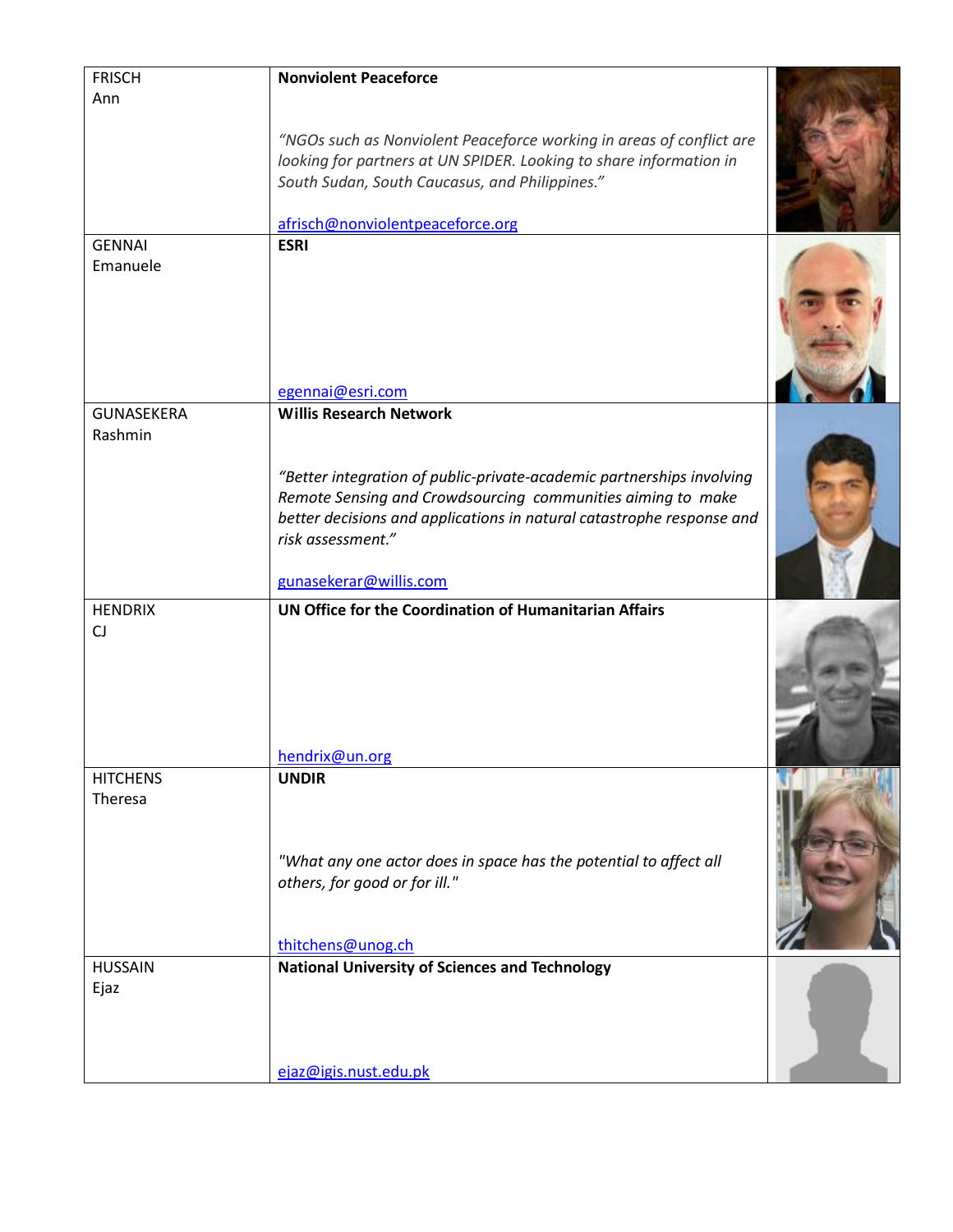| <b>INDREBOE ALSHAIKH</b> | <b>UNDP CRMA Sudan</b>                                                |  |
|--------------------------|-----------------------------------------------------------------------|--|
| Margunn                  |                                                                       |  |
|                          | "How can we ensure that capacities for leveraging crowdsourcing       |  |
|                          | and community mapping are embedded within, and coordinated            |  |
|                          | amongst, national and international institutions to enable early      |  |
|                          | warning and early response in fragile settings?"                      |  |
|                          | margunn.indreboe@undp.org                                             |  |
| KELLENBERGER             | <b>Federal Office of Topography (Swisstopo)</b>                       |  |
| <b>Tobias</b>            | "A fisherman without an appropriate fishing net is as unsuccessful as |  |
|                          | the disaster and emergency management community without a             |  |
|                          | prepared and tried network."                                          |  |
|                          |                                                                       |  |
|                          | tobias.kellenberger@swisstopo.ch                                      |  |
| <b>KESSLER</b>           | Institute for Geoinformatics, University of Münster                   |  |
| Carsten                  |                                                                       |  |
|                          | "As you grow older, you will discover that you have two hands, one    |  |
|                          | for helping yourself, the other for helping others." - Audrey Hepburn |  |
|                          |                                                                       |  |
|                          | carsten.kessler@uni-muenster.de                                       |  |
| LAARAKKER                | Cadastre, Land Registry and Mapping Agency of the Netherlands         |  |
| Peter                    |                                                                       |  |
|                          | "I am interested in the possibilities of crowdsourcing for            |  |
|                          | cadastral mapping. Well organised land registration is one            |  |
|                          | problem less in case of emergencies. So issues of land                |  |
|                          | registration should be part of preparedness."                         |  |
|                          | peter.laarakker@kadaster.nl                                           |  |
| <b>LEGOUPIL</b>          | <b>UNHCR</b>                                                          |  |
| Edouard                  |                                                                       |  |
|                          | legoupil@unhcr.org                                                    |  |
| LENG                     | <b>HEAL</b>                                                           |  |
| David                    |                                                                       |  |
|                          | heal.ltd@gmail.com                                                    |  |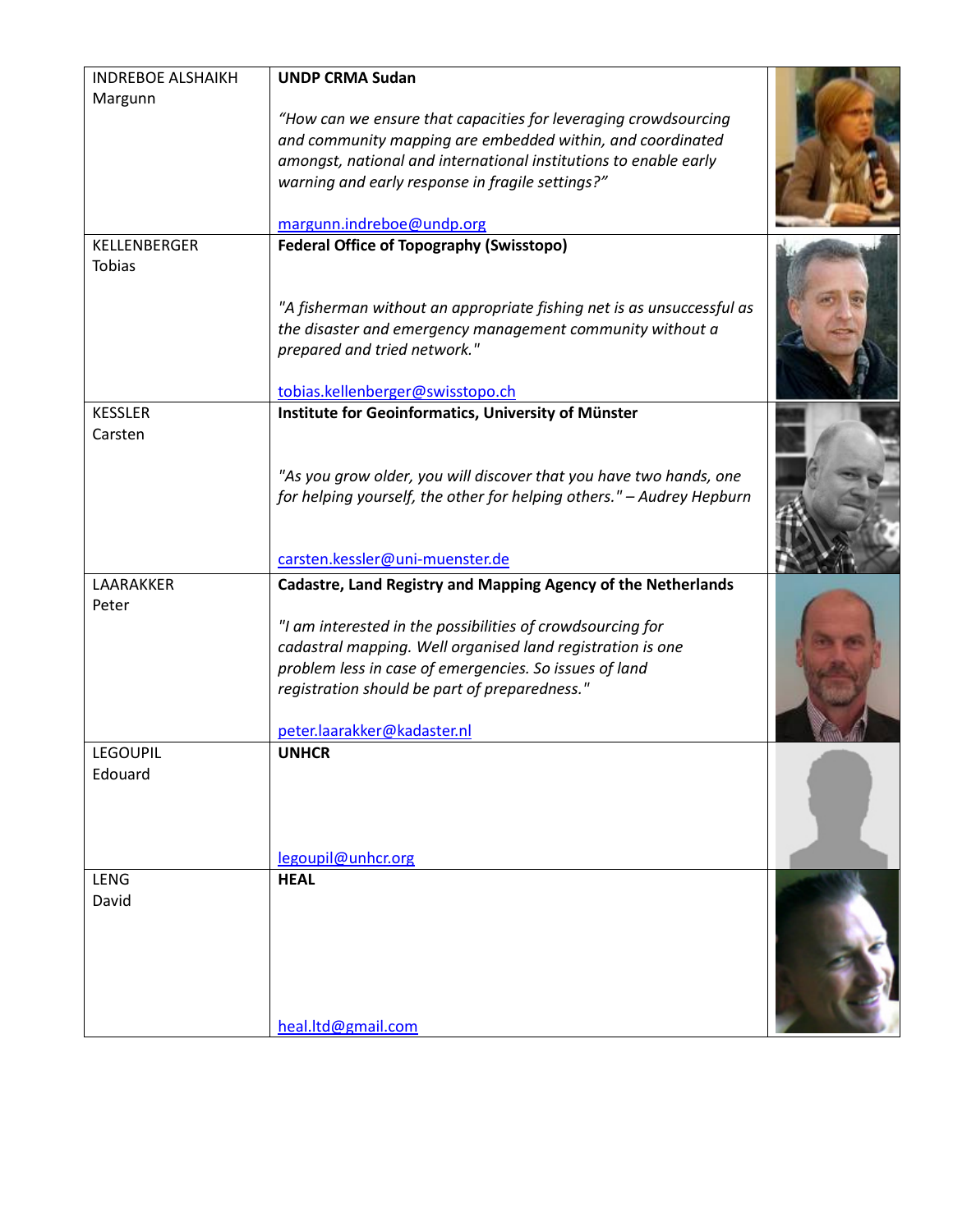| <b>LESON</b>               | <b>Ushahidi</b>                                                     |  |
|----------------------------|---------------------------------------------------------------------|--|
| Heather                    | "Strength of communities and convening bright minds to affect       |  |
|                            | change are not new concepts. We can and should encourage an         |  |
|                            | engaged civil society."                                             |  |
|                            |                                                                     |  |
|                            | hleson@ushahidi.com                                                 |  |
| <b>LIMBU</b><br>Mlnu Kumar | Institute for Geoinformatics, University of Münster                 |  |
|                            |                                                                     |  |
|                            |                                                                     |  |
|                            |                                                                     |  |
|                            | minulimbu@gmail.com                                                 |  |
| LIU                        | University of Colorado / US Geological Survey (soon)                |  |
| Sophia B.                  | "Crowdsourcing is just an improved capability of working together   |  |
|                            | toward shared goals brought on by social technology. Our job is to  |  |
|                            | practice this capability wisely."                                   |  |
|                            |                                                                     |  |
|                            | sophiabliu@gmail.com                                                |  |
| LUKASZCZYK<br>Agnieszka    | <b>Secure World Foundation</b>                                      |  |
|                            |                                                                     |  |
|                            |                                                                     |  |
|                            |                                                                     |  |
|                            |                                                                     |  |
|                            | alukaszczyk@swfound.org                                             |  |
| <b>LYON</b>                | Simudyne                                                            |  |
| Justin                     |                                                                     |  |
|                            | "Simudyne - Science-based fusion of data and disciplines to deliver |  |
|                            | contextualised situational awareness, analysis, and insight."       |  |
|                            | justin@simudyne.com                                                 |  |
| MACGUNIGAL                 | <b>City of Sacramento</b>                                           |  |
| Maria Luisa                |                                                                     |  |
|                            |                                                                     |  |
|                            |                                                                     |  |
|                            | mmacgunigal@cityofsacramento.org                                    |  |
| <b>MACKINNON</b>           | <b>JusMack Consulting Ltd</b>                                       |  |
| Justine                    |                                                                     |  |
|                            |                                                                     |  |
|                            |                                                                     |  |
|                            | "Wisdom isn't something that can be described in 25 or 25000 words. |  |
|                            | It is a learning journey through your life!"                        |  |
|                            |                                                                     |  |
|                            | jus@jusmack.com                                                     |  |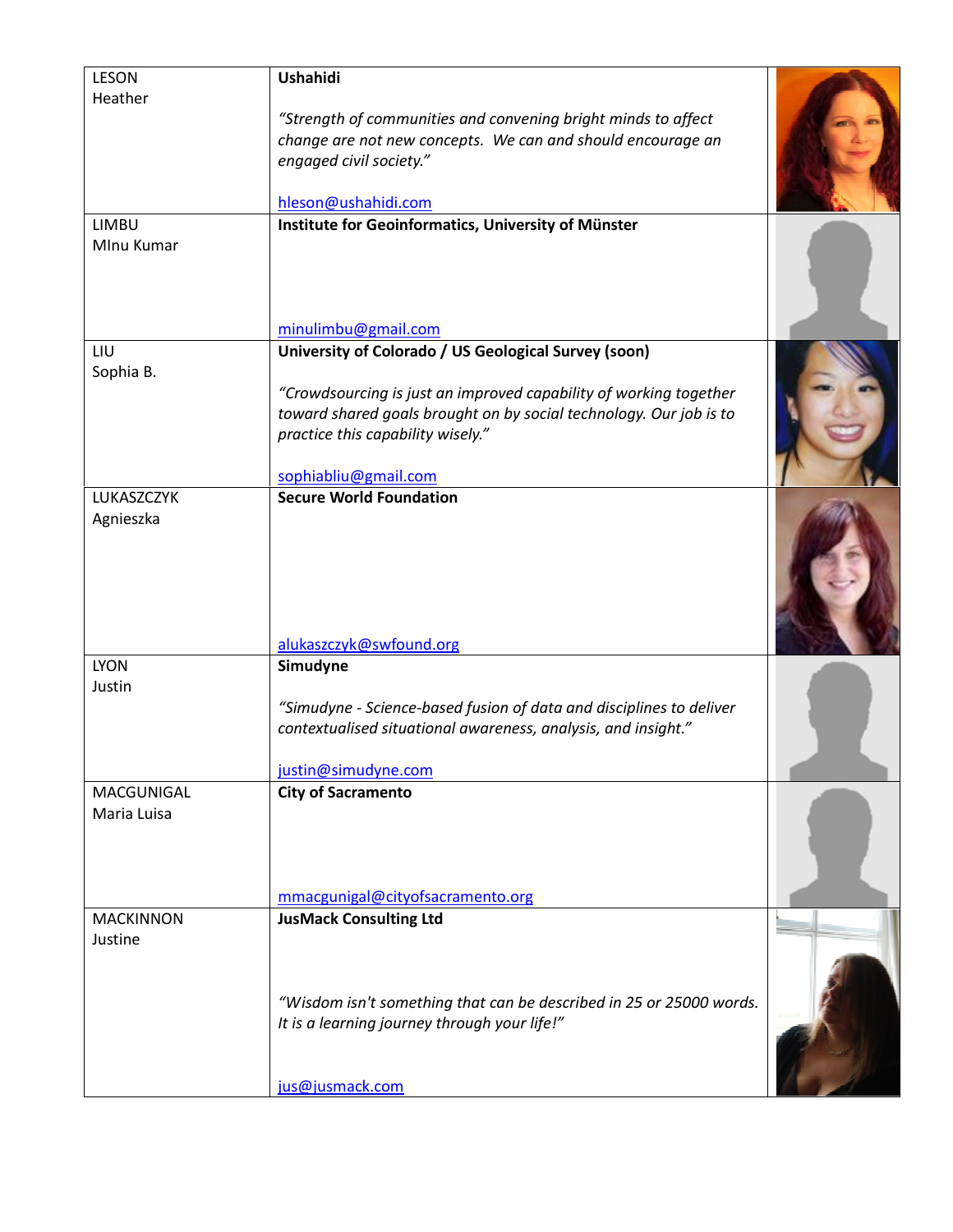| <b>MCCONNELL</b>        | The African Centre for the Constructive Resolution of Disputes                                                                                                                                                                 |  |
|-------------------------|--------------------------------------------------------------------------------------------------------------------------------------------------------------------------------------------------------------------------------|--|
| Christy                 | christy@accord.org.za                                                                                                                                                                                                          |  |
| <b>MCLAREN</b>          |                                                                                                                                                                                                                                |  |
| Robin                   | <b>Know Edge Ltd</b><br>"The Crowdsourcing Support of Land Administration initiative allows<br>citizens to capture and register their land rights in an open data<br>initiative similar to OSM."<br>robin.mclaren@knowedge.com |  |
|                         |                                                                                                                                                                                                                                |  |
| <b>MEIER</b><br>Patrick | Ushahidi<br>patrick@crisismappers.net                                                                                                                                                                                          |  |
|                         |                                                                                                                                                                                                                                |  |
| <b>MUNRO</b><br>Robert  | <b>Global Viral Forecasting and Stanford University</b><br>rmunro@stanford.edu; robert.munro@gmail.com                                                                                                                         |  |
| <b>NAQVI</b>            | <b>Center for Economic Research in Pakistan</b>                                                                                                                                                                                |  |
| Ali Asjad               | asjadnaqvi@gmail.com                                                                                                                                                                                                           |  |
| <b>NICHOLAS</b>         | <b>Apple Computer</b>                                                                                                                                                                                                          |  |
| Chris                   | chrisgnicholas@att.net                                                                                                                                                                                                         |  |
| O'DONNELL               | <b>Irish Aid's Rapid Response Corps</b>                                                                                                                                                                                        |  |
| Vicki                   | "I only joined the humanitarian mapping community in 2010 so I<br>have few words of wisdom, that's why I am here!"<br>v.odonnell@ucc.ie                                                                                        |  |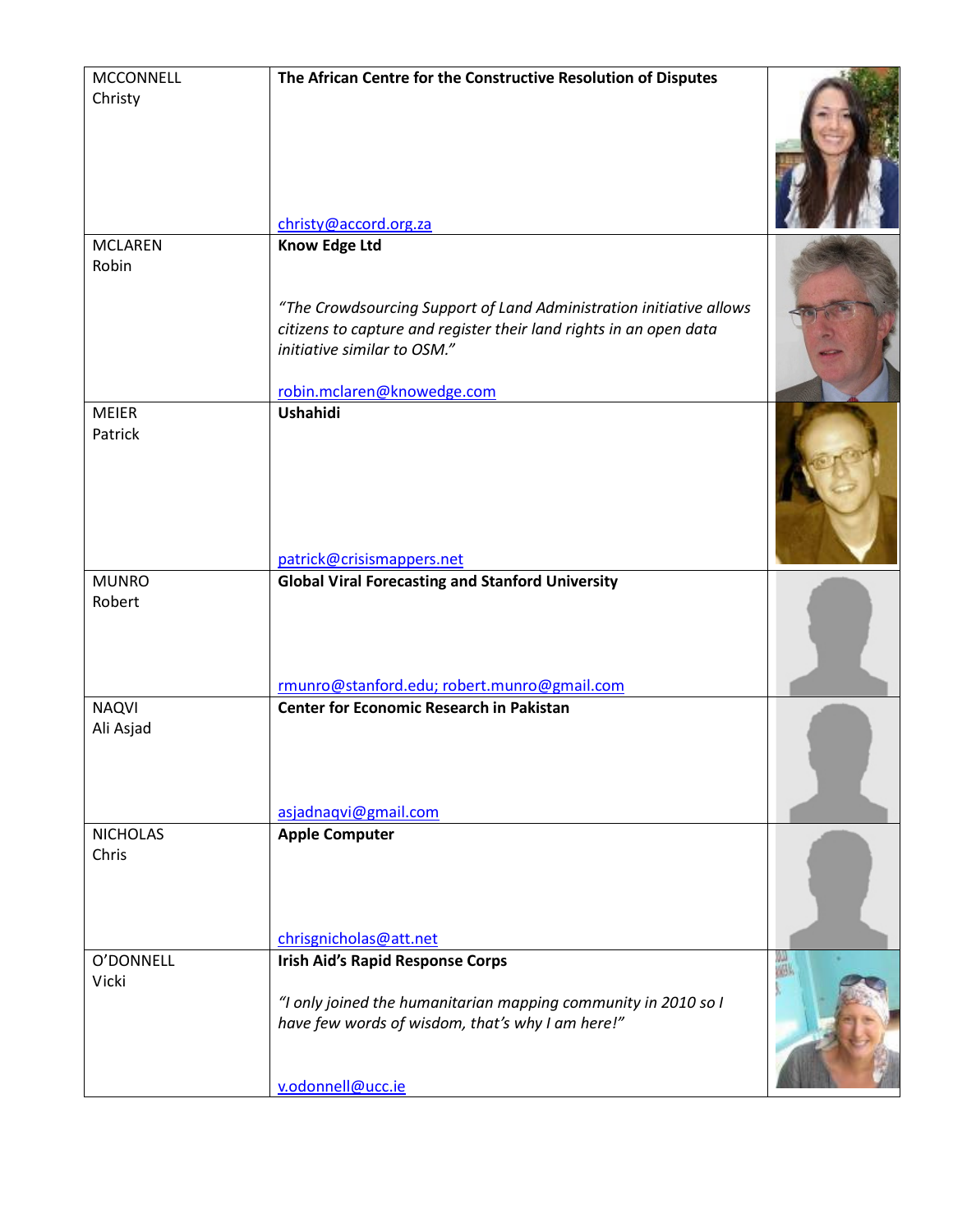| <b>ODORIZZI</b>      | <b>GLOCAL Association for Social Promotion</b>                                                                                                                                                                     |  |
|----------------------|--------------------------------------------------------------------------------------------------------------------------------------------------------------------------------------------------------------------|--|
| Sergio               | "I have a dream a free, open source, inter-agency WebGIS platform<br>to integrate and distribute information, stored in a unified<br>geodatabase, collected and shared by all actors/sources."<br>srgdrz@gmail.com |  |
| <b>OLAFSSON</b>      | <b>NetHope</b>                                                                                                                                                                                                     |  |
| Gisli                | "Start with the end in mind. What decisions do you need to make and<br>then crowdsource getting to the visualization that helps you make<br>them."                                                                 |  |
|                      | gisli.olafsson@nethope.org                                                                                                                                                                                         |  |
| <b>ONO</b><br>Yuichi | <b>UN ESCAP</b><br>onoy@un.org                                                                                                                                                                                     |  |
| <b>OSMAN</b>         | OOSA / UN-SPIDER                                                                                                                                                                                                   |  |
| Ahmed                | "The awkward moment when a sentence doesn't end the way you<br>think it UN-SPIDER."<br>ahmed.osman@unoosa.org                                                                                                      |  |
| PASQUALI             | <b>ITHACA</b>                                                                                                                                                                                                      |  |
| Paolo                | paolo.pasquali@ithaca.polito.it                                                                                                                                                                                    |  |
| <b>POBLET</b>        |                                                                                                                                                                                                                    |  |
| Marta                | ICREA/ Institute of Law and Technology, Autonomous University of<br><b>Barcelona</b><br>marta.poblet@uab.cat                                                                                                       |  |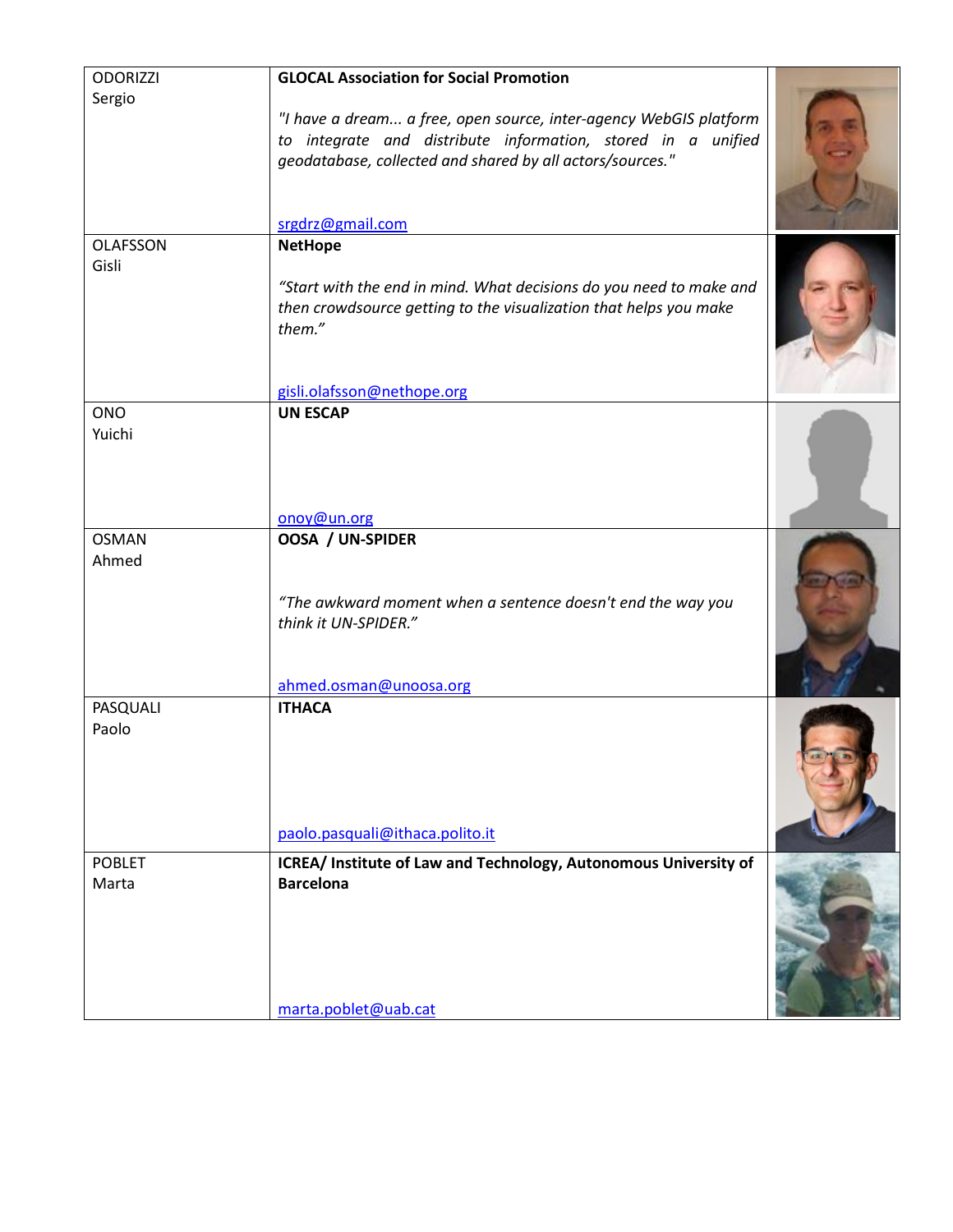| <b>PUIG LARRAURI</b>       | <b>UNDP Sudan</b>                                                                                                                       |  |
|----------------------------|-----------------------------------------------------------------------------------------------------------------------------------------|--|
| Helena                     |                                                                                                                                         |  |
|                            | "Work on peacebuilding for UNDP Sudan; volunteer crisismapper.<br>How can virtual communities leverage space-based information to       |  |
|                            | support responses to complex emergencies in post-conflict setting?"                                                                     |  |
|                            |                                                                                                                                         |  |
|                            | helena.puig@undp.org                                                                                                                    |  |
| <b>REBOIS</b>              | <b>ICRC</b>                                                                                                                             |  |
| Yann                       | yrebois@icrc.org                                                                                                                        |  |
| <b>REHM</b>                | <b>ILO</b>                                                                                                                              |  |
| Miriam                     |                                                                                                                                         |  |
|                            | "We need to give insights into a messy, complex world with what<br>little information there is available - agent-based modeling for the |  |
|                            | immediate aftermath of disasters."                                                                                                      |  |
|                            |                                                                                                                                         |  |
|                            | g2integration@ilo.org                                                                                                                   |  |
| <b>ROBERTS</b><br>Shadrock | <b>University of Georgia</b>                                                                                                            |  |
|                            | "Is lowering technical barriers to participation the same as redefining                                                                 |  |
|                            | the concept?" - GIS does not simply 'visualize' data, it has an                                                                         |  |
|                            | ontological power. - Marianna Pavlovskaya                                                                                               |  |
|                            |                                                                                                                                         |  |
|                            | shadrock.roberts@gmail.com                                                                                                              |  |
| <b>SAITO</b><br>Keiko      | Cambridge Architectural Research, , Cambr                                                                                               |  |
|                            |                                                                                                                                         |  |
|                            |                                                                                                                                         |  |
|                            | keiko@carltd.com                                                                                                                        |  |
| <b>SEARLE</b>              | <b>World Vision Australia</b>                                                                                                           |  |
| Lousie                     |                                                                                                                                         |  |
|                            |                                                                                                                                         |  |
|                            |                                                                                                                                         |  |
|                            |                                                                                                                                         |  |
|                            |                                                                                                                                         |  |
| SHANLEY                    | louise.searle@worldvision.com.au<br><b>Woodrow Wilson Internation Center for Scholars</b>                                               |  |
| Lea                        |                                                                                                                                         |  |
|                            |                                                                                                                                         |  |
|                            |                                                                                                                                         |  |
|                            | lea.shanley@wilsoncenter.org                                                                                                            |  |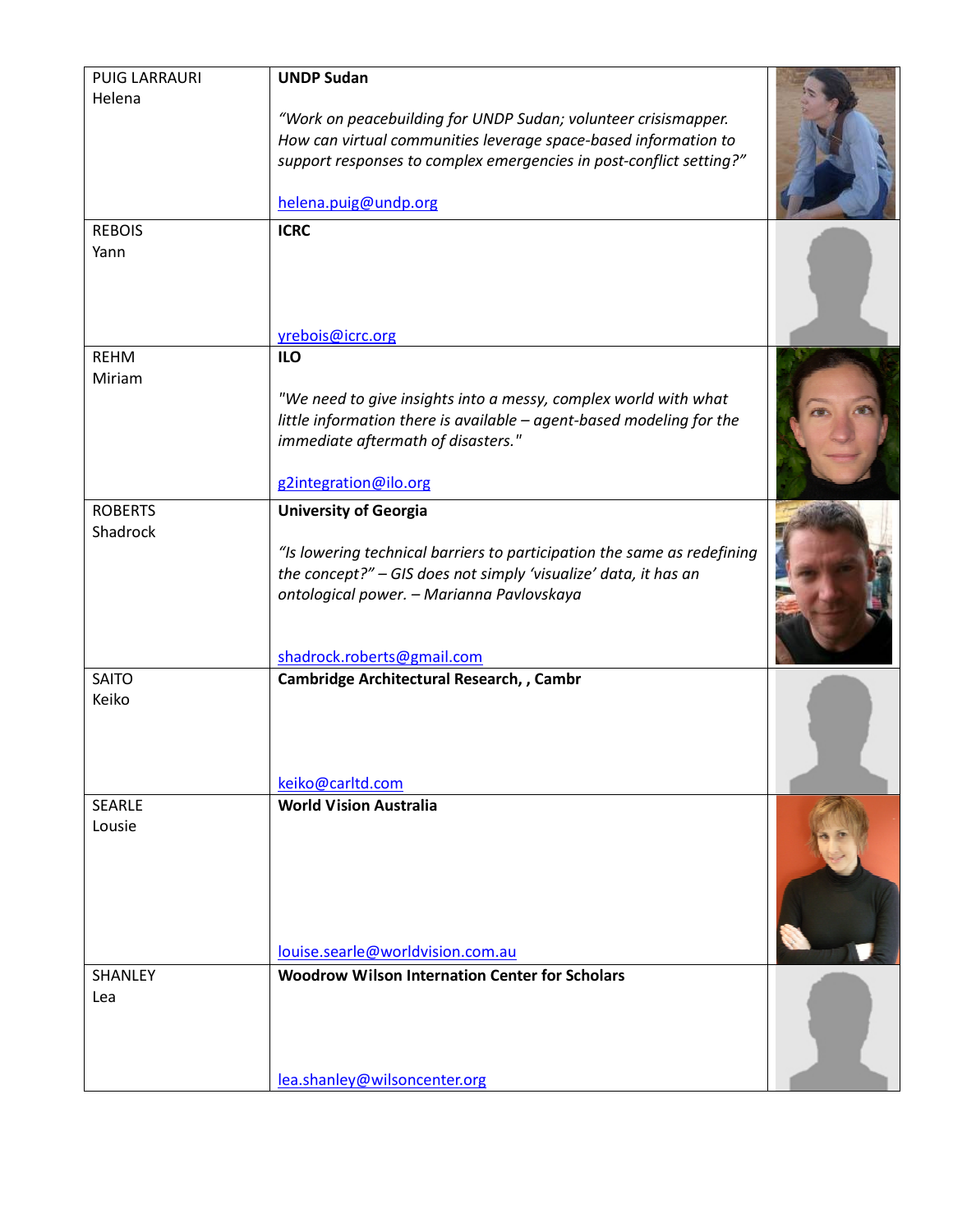| <b>STEVENS</b>   | OOSA / UN-SPIDER                                                                                                                                                                                                                                                                                                                                  |  |
|------------------|---------------------------------------------------------------------------------------------------------------------------------------------------------------------------------------------------------------------------------------------------------------------------------------------------------------------------------------------------|--|
| David            | david.stevens@unoosa.org                                                                                                                                                                                                                                                                                                                          |  |
| Di TADA          | <b>InSTEDD</b>                                                                                                                                                                                                                                                                                                                                    |  |
| <b>Nicolas</b>   | "It's not what you look at that matters, it's what you see."<br>Henry David Thoreau (1817-1862)<br>nditada@instedd.org                                                                                                                                                                                                                            |  |
| <b>TIWAREE</b>   | <b>UN ESCAP</b>                                                                                                                                                                                                                                                                                                                                   |  |
| <b>RAM</b>       | tiwaree@un.org                                                                                                                                                                                                                                                                                                                                    |  |
| WAUGAMAN         | <b>UN Foundation</b>                                                                                                                                                                                                                                                                                                                              |  |
| Adele            | awaugaman@unfoundation.org                                                                                                                                                                                                                                                                                                                        |  |
| <b>WOOD</b>      | <b>Independent Consultant</b>                                                                                                                                                                                                                                                                                                                     |  |
| Helen            | helenwood99@googlemail.com                                                                                                                                                                                                                                                                                                                        |  |
| <b>WYNN-POPE</b> | Independent Consultant - Humanitarian Affairs                                                                                                                                                                                                                                                                                                     |  |
| Phoebe           | p.wynnpope@bigpond.com                                                                                                                                                                                                                                                                                                                            |  |
| ZIEMKE           | <b>Co-Founder, International Network of Crisis Mappers</b>                                                                                                                                                                                                                                                                                        |  |
| Jen              | "Crisis Mappers leverage mobile & web-based applications,<br>participatory maps & crowdsourced event data, aerial & satellite<br>imagery, geospatial platforms, visual analytics, and computational &<br>statistical models to power effective early warning for rapid response<br>to complex humanitarian emergencies."<br>jen@crisismappers.net |  |